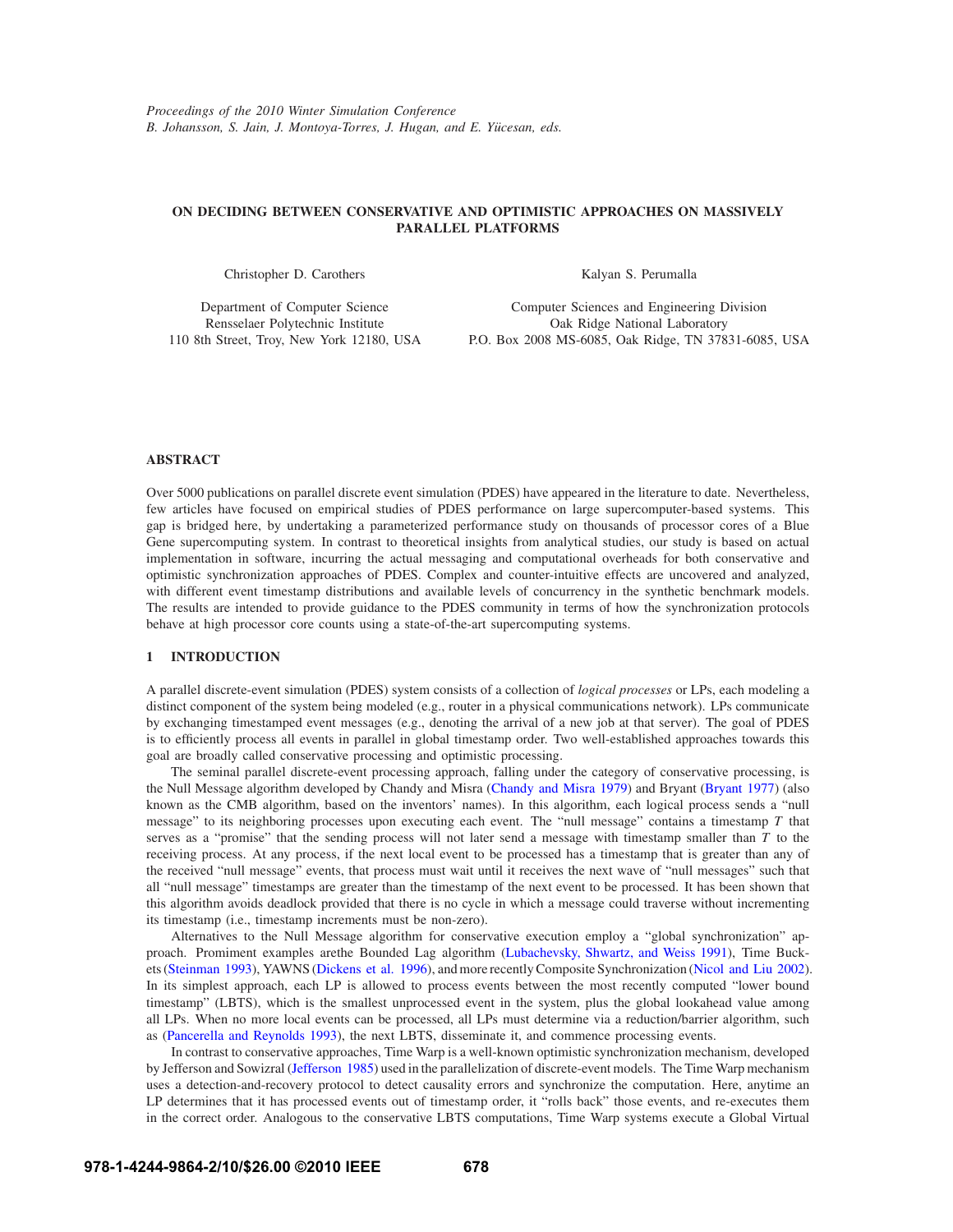Time (GVT) algorithm which determines the smallest unprocessed or partially processed event in the system. The GVT value is used to reclaim LP state and event memory which is retained for supporting the rollback operations.

It is interesting to note some relevant statistics of published research that can be uncovered by an on-line literature search. Using the phrase *"Time Warp, Optimistic Parallel Simulation"* in the Google Scholar search engine, approximately 1970 results are returned, as of this writing. Similarly, the phrase *"Conservative Parallel Discrete Event Simulation* returns over 5200 results. A large number of the articles are focused on demonstration of scaling results in one class of synchronization protocol or the other. However, fewer than 10 results to date correspond to articles in which systems using more than 1,000 processor cores are studied. The principal contribution of our present article is in providing an experimental performance study to provide guidance to the PDES community in terms of how the primary PDES algorithms behave at relatively high processor core counts on a state-of-the-art supercomputer system.

## **1.1 Related Work**

In the rich and colorful history of PDES, one of the well-known analytical results (by proponents of Time Warp) appeared in 1990, in which Lipton and Mizell (Lipton and Mizell 1999) showed that Time Warp can, under certain circumstances, outperform the Chandy/Misra/Bryant algorithms by an arbitrary amount. Given *N* processors, Time Warp can outperform the Null Message algorithm by a factor of *N*, they further showed that the opposite is *not* true: the Null Message algorithm can only outperform Time Warp by a constant factor. The key insight into this result is the set of conditions in which Time Warp is able "uncover" *N* times more eligible events to process in parallel than the CMB approach. However, this analysis does assume that rollback costs are fixed, which may not always be the case. (Lubachevsky, Shwartz, and Weiss 1991) analyzed rolled-based parallel simulations and demonstrated the possibility of a dangerous "phase-transition" from a well-behaved execution to an unstable execution whereby rollbacks cascade without end. Here, an "echo" model is shown where the size of the rollback grows in time. From these early results, there have been a series of improvements in both algorithms which we briefly summarize here. For conservative protocols, there is: Bounded Lag (Lubachevsky, Shwartz, and Weiss 1991), YAWNS (Dickens et al. 1996), and Critical Channel Traversing (Xiao et al. 1999), and Composite Synchronization (Nicol and Liu 2002). For optimistic approaches, there is Periodic State Saving (Bellenot 1992), Incremental State Saving (Gomes 1996) and Reverse Computation (Carothers et al. 1999) all which lower state-saving overheads. In terms of GVT/LBTS algorithms there are: distributed snapshots (Mattern 1993), hardware assisted reduction (Pancerella and Reynolds 1993), shared memory approaches (D'Souza, Fan, and Wilsey 1994, Fujimoto and Hybinette 1997, Gomes, Unger, and Cleary 1995), and clock/cycle counter-based approach (Bauer et al. 2005). The LBTS/GVT algorithm of (Perumalla and Fujimoto 2001) provided a unified algorithm to encompass the cross product of (*reliabile*,*unreliable*)×(*events*,*messages*), and was eventually used in the *µsik* system to scale to hundreds of thousands of processors (Perumalla 2007).

However, in terms of results on modern supercomputer class systems (e.g. systems still in service and on the Top500 supercomputer list), there are relatively few results. The first PDES performance study to focus on the Blue Gene supercomputer platform is (Perumalla 2007). Here, PHOLD performance results for conservative, optimistic and mixed-mode PDES protocols on the Blue Gene/L are presented using µ*sik* parallel discrete-event simulator. The next two Blue Gene/PDES performance studies (Holder and Carothers 2008, Bauer Jr., Carothers, and Holder 2009) demonstrates the performance of their Time Warp simulator, ROSS, being the first to demonstrate that event-rates from the 100's of millions of events-per-second to even billions of events-per-second are possible and scalability out to 65,536 processors are possible. Most recently, it has been demonstrated that is possible to execute epidemic outbreak models (Perumalla and Seal 2010) using 65,536 Cray XT5 processors and in (Perumalla 2010) that modeling massively parallel MPI programs (with multiple millions of virtual MPI ranks) is possible using over 216,000 CrayXT 5 cores using the  $\mu \pi$ . These are the largest core-counts any PDES model has efficiently executed on to date.

This performance study adds to these previous results by demonstrating how model lookahead and event timestamp distribution impacts conservative and optimistic performance and provides model developers some guidance on when and where each protocol might provide a performance advantage over the other on supercomputer systems.

### **1.2 Performance Study Approach**

The merits and shortcomings of optimistic and conservative execution have been well studied in the past. Nevertheless, a comparative study on their performance on large parallel computing platforms has remained relatively unexplored in the literature. Here, we design a set of experiments to uncover some of the important factors underlying their performance effects when executed with various event workloads on increasingly larger numbers of processor cores.

A few, simplified insights on the relative performance of conservative and optimistic execution have been well known for a long time. For example, it is well known that low lookahead values can make conservative execution perform exceedingly poorly. Similarly, optimistic execution overheads may be high when compared to excellent performance of conservative execution with high lookahead values. However, relative performance in the intermediate range of the lookahead spectrum, and in relation to several other important parameters, is not well understood.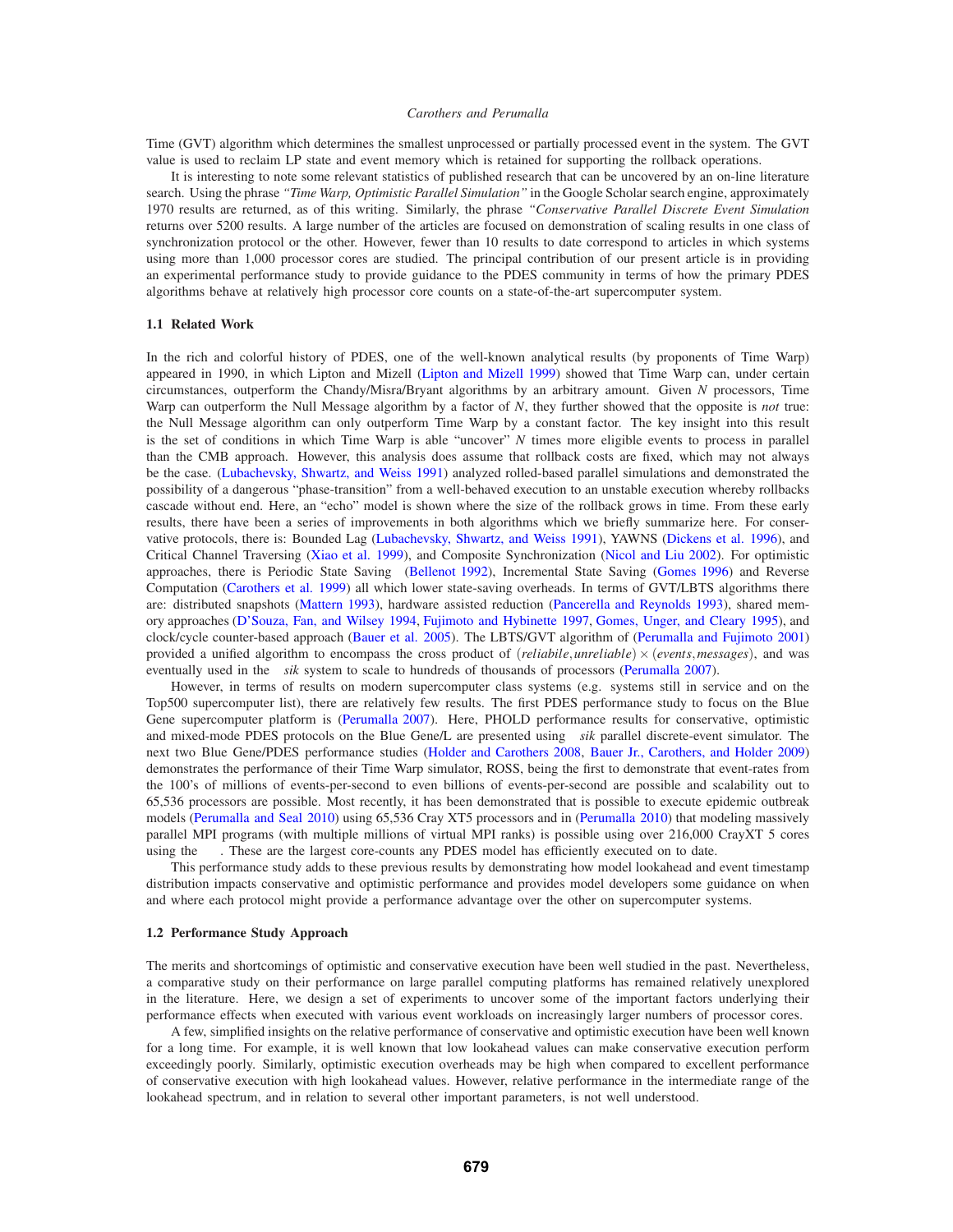Moreover, the specific characteristics of the hardware can have a significant impact on the runtime efficiency of either synchronization method. For example, the very high speed of global reductions afforded by special hardware (as the collectives network in the Blue Gene machines) can be expected to make conservative execution stay competitive with optimistic execution even with low lookahead scenarios. The high speed of communication can also, similarly, help optimistic execution by helping to keep the working set small (countering the increased memory use for optimistic processing). The reduced working set can help optimistic execution stay within the cache size, to make the event cost sufficiently low to compete well with conservative execution even with large lookahead.

Also, the amount of blocked time spent in synchronization depends on the time the last processor joins the collective synchronization. Such an imbalance is in turn affected by timestamp distribution, the number of events, and the event granularity. Note that the imbalance is not in terms of the number of *available* events per processor, but in fact in the number of *processable* events within a given simulation time window.

The effectiveness of using special hardware support, such as the collectives network in the Blue Gene machines, may be reduced due to the staggered event timestamp distributions.

With strong scaling, increasing the number of processors has the effect of increasing the minimum timestamp in the priority queues across processors. This indirectly affects the relative goodness of a given lookahead value, since the lookahead becomes smaller relative to the simulation time window defined by the combined set of all minimum timestamps across all processors.

## **1.3 Study Outline**

It is the net, empirical results of all the aforementioned effects that are quantitatively explored here. Specifically, the following factors are considered in our study:

**Lookahead:** Here, we experiment with increasing values of lookahead (LA). We defined four values for lookahead, to which we will refer as *little LA*, *small LA*, *medium LA*, and *large LA*. For the specific benchmarks used in the experiments, they are 0.01, 0.1, 0.5, and 0.9, respectively. Note that lookahead values must be viewed relative to event time distribution. It is not sensible to evaluate as an absolute value, but it is only important as a quantity relative to the minimum timestamp in the priority queues of each processor.

**Event timestamp distribution:** This has a direct effect on the amount of concurrency presented to the simulation engine. To evaluate its effect, event timestamp distribution across processors is varied across processors within any given simulation time window. Two distinct distributions are exercised, to which we will refer as *staggered* and *non-staggered*. These two workloads are described later in the benchmark descriptions.

**Processor core count:** The effect of increasing the number of processor cores in strong scaling experiments is evaluated in three processor configurations, namely, *small*, *medium*, *large*. For the experiments, we used 1,024 cores for the small configuration, 8,192 cores for medium, and 16,384 for the large configurations. Although supercomputers with even larger configurations are indeed in existence, 16,384 processor cores represents a sufficiently large configuration on which detailed comparative performance is to be explored in parallel discrete event simulation.

**Performance effects:** The effect on overall performance by the speed and cost of synchronization (global virtual time or lower bound on timestamp) computations is also instrumented and analyzed in the experiments. When a good amount of concurrency is inherently available within the model, then, the specific synchronization scheme used can directly determines the parallel runtime performance, and poor performance often is reflected in the observed synchronization cost.

The metrics of interest in the experiments include the following: (i) Aggregate event rate, (ii) Global synchronization frequency, (iii) Blocked time spent in synchronization, (iv) Rollback efficiency of event processing (optimistic only), and, finally, (v) Parallel speedup and overall efficiency.

## **2 IMPLEMENTATION**

### **2.1 Hardware Platform**

For this performance study, we use the 32,768 processor Blue Gene/L system. Currently, this system ranks #80 on the Top500 Supercomputer List (see www.top500.org). What makes the Blue Gene system unique relative to other supercomputer systems, like the Cray XT series, is that the Blue Gene/L architecture balances the computing power of the processor against the data delivery speed of the network (Adiga and et al. 2002). This design goal led designers to create smaller, lower power compute nodes comprising two 32-bit IBM PowerPCs running at only 700 MHz each, with a peak memory of 1.0 GB per node. Each Blue Gene rack is composed from 1,024 nodes consisting of 32 drawers with 32 nodes in each drawer. Additionally, there are specialized I/O nodes that perform all file I/O. Nominally, there is one I/O node for every 32 compute nodes. Interconnecting both drawers of nodes and racks are five specialized primary networks. The most relevant for PDES implementations are the point-to-point and the global collective networks. The point-to-point network is a 3-D torus consisting of 12 bi-directional links with a bandwidth of 175 MB/s each in the X, Y and Z directions. The global collective network enables data collection, reduction and redistribution to all nodes (or a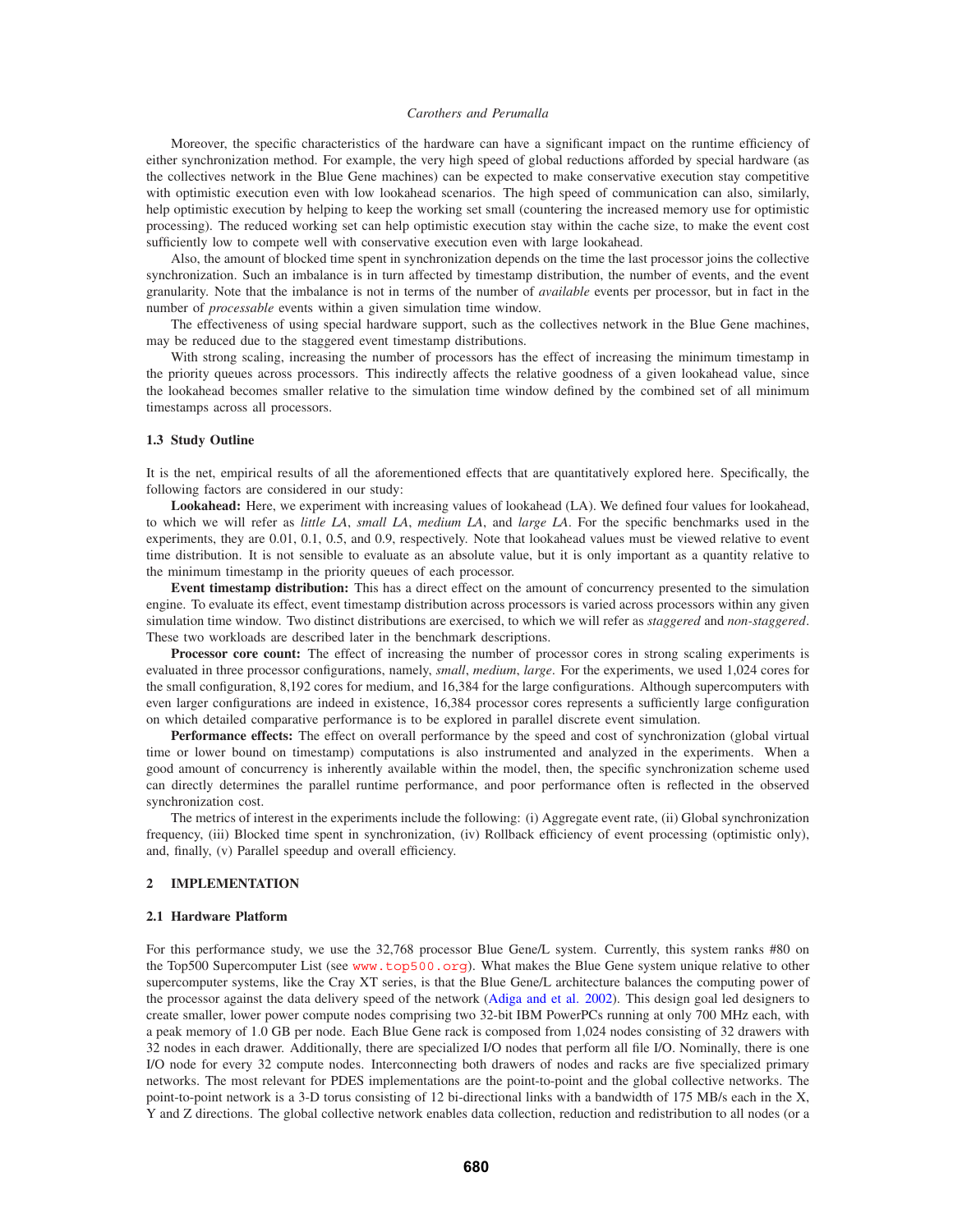subset) with a latency of  $5 \mu s$ . As we will see in the performance results, this collective network is critical to efficiently computing GVT and LBTS. The interface for sending data over the Blue Gene network is MPI (Adiga and et al. 2002).

#### **2.2 Simulation Software**

Figure 2.2(a) shows the high-level algorithm for ROSS' implementation of Time Warp. The first action in the scheduler is to process network event communication (sends and receives). Events are sent and recieved using MPI Isend and MPI Irecv respectively. These are asynchronous routines in that message send requests and recieve requests are posted to the underlying message transport layer but not necessarily complete when either of these routines returns. The simulation engine must determine if these message requests have completed before reusing the buffers holding the message data. The frequency at which this polling is done is directly affected by the number of events processed during the batch of events executed. In order to poll frequently, a small batch size, as low as 1, can be selected.

A GVT computation is initiated each time the main event scheduler loop (see below) executes GVT interval iterations. Typically values for GVT interval range from 512 to 2048 and GVT interval ∗ batch size number of events are processed between successive GVT computations. These two parameters can have a significant impact on model performance as they help to indirectly "throttle" overly optimistic execution by either increasing the GVT frequency or increasing the polling frequency for off-processor messages. Once a GVT computation is instantiated, the first step is to account for all events in the system. This is accomplished by computing a reduction on the difference in the number of events sent and received by each processor, and calls the MPI Allreduce function for this computation. For a more detailed description of ROSS we refer the reader to (Bauer Jr., Carothers, and Holder 2009).

| $1:$ while do                                             |
|-----------------------------------------------------------|
| process network queues<br>2:                              |
| process inbound event queue<br>3:                         |
| if smallest event $>=$ LBTS + Lookahead then<br>4:        |
| compute new LBTS<br>5:                                    |
| end if<br>6:                                              |
| <b>if</b> simulation end time reached <b>then</b><br>7:   |
| break<br>8:                                               |
| end if<br>9:                                              |
| process batch size events suject to event ts $\lt$<br>10: |
| LBTS + Looahead                                           |
| $11:$ end while                                           |
|                                                           |
|                                                           |
| (b) Conservative                                          |
|                                                           |

Figure 1: (a) Implementation of the Time Warp event scheduler loop. The key parameters are GVT interval and batch size. (b) Implementation of the conservative event scheduler loop. The key parameters are Lookahead.

The conservative event scheduler is shown in Figure 2.2(b). The core part of the scheduler is very similar to that of Time Warp. First, the network queues are read for any new incoming messsages followed by inqueuing those new events in the priority queue. Next, a check is made to ensure that the next event to be processed is earlier than *LBT S*+*Lookahead*; otherwise, an LBTS computation is initiated and completed. If the computed LBTS is beyond the end time, then the simulation terminates, otherwise it enters the "batch" processing loop and stays there for batch\_size events unless one of them falls outside the *LBT S*+*Lookahead* time window. The same MPI Allreduce reduction algorithm is used to compute LBTS as GVT.

#### **2.3 Benchmarks**

The benchmark used in our performance study is PHOLD. Here, PHOLD is configured with 10% remote messages with *any-to-any* inter-LP event communication schedule, with no specific neighborhood bias. A total of 1,048,576 LPs are used where each LP has 10 initial start events. This configuration is consistent with previous performance studies (Perumalla 2007, Bauer Jr., Carothers, and Holder 2009). Lookahead for PHOLD is configured to be one of 0.01, 0.01, 0.25, 0.5, and 0.90 but Time Warp is not configured to leverage the lookahead directly, but naturally gets exploited by the GVT computation due to event timestamps being later in time. From this the mean of the exponential distribution is set to 1 − *Lookahead*. For optimistic event processing, reverse computation is used (Carothers, Perumalla, and Fujimoto 1999).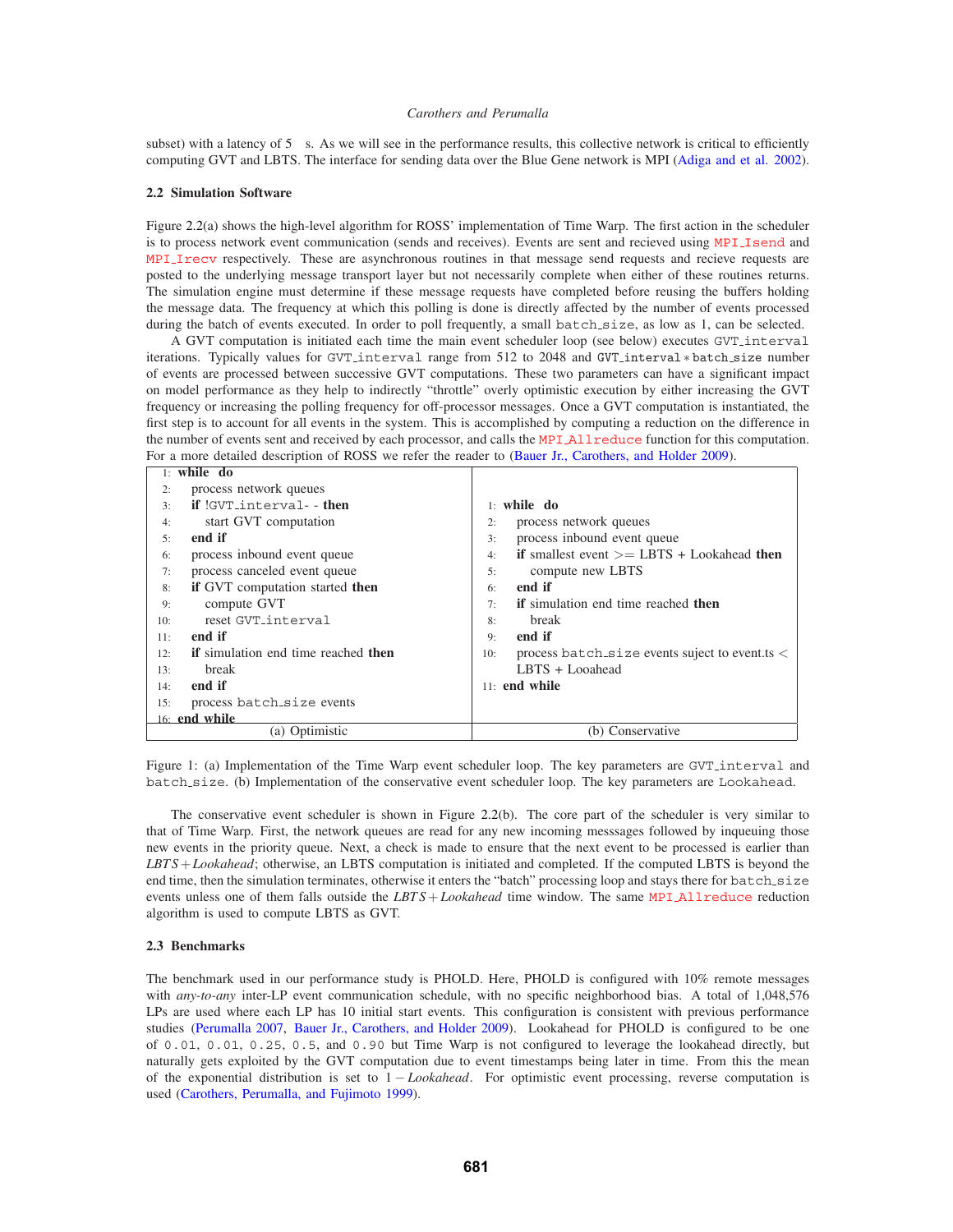

Figure 2: 1024 processor performance as a function of lookahead, and staggered vs. non-staggered variants of PHOLD models, with conservative and optimistic synchronization.

To properly exercise the potential variation of timestamp distribution across processors, we introduce a new parameter into PHOLD, we call "stagger". Here, event timestamps are drawn similar to the non-staggered (normal) case, except for one variation, which is that the initial timestamps (for all the PHOLD message population) are staggered in time across processors. The staggering is achieved by adding a varying amount of initial delay to the event timestamps generated in the initialization routine. This has the effect of varying the event timestamp distribution across processors (more precisely, LPs) within any given simulation-time window. In the non-staggered (normal) case, event timestamps are computed as *T S* = *Lookahead* +*EXP*(1−*Lookahead*) as previously indicated.

## **3 EXPERIMENTAL RESULTS**

## **3.1 Observed Performance - 1K Cores**

Figure 2(a) shows the observed event rates on 1,024 cores. As expected, conservative execution suffers poor performance with low lookahead values, while optimistic execution delivers excellent event rates even with the low lookahead setting. This is due to the fact that conservative execution must synchronize very frequently across all processors. The fact that synchronization cost is the underlying reason for poor performance is evident from the synchronization statistics plotted in Figure 2(b). With low lookahead, conservative execution results in over one million GVT computations, consuming majority of overall execution time in the time spent in GVT computations.

The poor performance of conservative execution with low lookahead, and the excellent performance of optimistic execution with the same lookahead, are both expected results. However, a remarkable observation is that the conservative execution recovers much of the performance loss even with a minor increase in lookahead. It is seen that, while the aggregate event rate is a low 50 million events per second with the low lookahead 0.01, it leaps to a high event rate even with small lookahead of 0.1, making it competitive with optimistic execution. Also interesting is the fact that conservative execution continues to deliver improvements in event rate with increasing lookahead values, while optimistic execution does not improve its performance equally faster with increasing lookahead values. This can be explained by noting the time spent by optimistic execution on GVT computations with increasing lookahead. With increased lookahead, event timestamps are scattered a bit further in simulation time, making it possible for optimistic execution to be ill balanced (in simulation time) across processors. This ill balance makes the slower processor arrive at the GVT computation later than all others, thus making every processor incur the cost of blocked time. The increase in the total time spent in GVT computation (even while the *frequency* of GVT computation remains relatively constant) is evident in Figure 2(b), showing the increasing blocked time *per GVT computation* in optimistic execution. This observation is further supported by the fact that rollback cost does not contribute to this overhead: Figure 5 shows that the cost of rollbacks is negligible for 1K processor cores, giving close to 100% efficiency of event computation.

Note that optimistic execution also improves its performance with increasing lookahead (e.g., improving the event rate when moving from lookahead of 0.5 to 0.9). However, with large lookahead, the combination of the GVT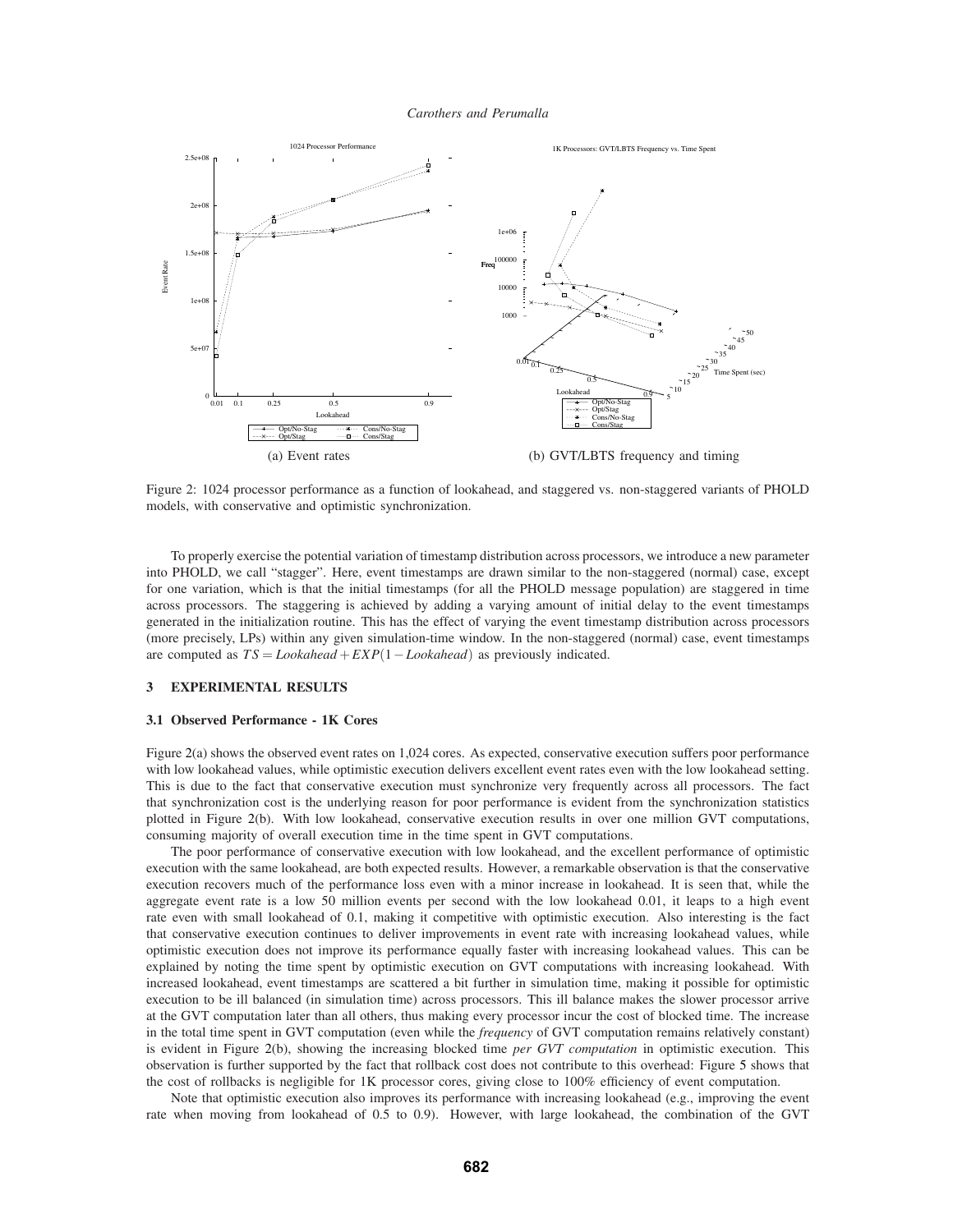

Figure 3: 8,192 processor performance as a function of lookahead, and staggered vs. non-staggered variants of PHOLD models, with conservative and optimistic synchronization.

computation overhead and other minor rollback-support cost contributes to a slightly lower (20%) performance of optimistic execution compared to conservative execution. With larger number of processors, however, we see (later in this section) that conservative execution fails to improve upon optimistic execution even with large lookahead.

The effect of staggered vs. non-staggered execution is observed to be insignificant in the 1K processor configuration. For conservative execution, this can be attributed to the fact that: (a) with low lookahead, both staggered and nonstaggered executions offer little concurrency, resulting in very poor performance in both cases, and (b) with larger lookahead values, GVT is computed sufficiently fast to be able to exploit even small amounts of concurrency (only a few events per GVT per processor) enabled by the lookahead for the non-staggered case. Similarly, for optimistic execution, the amount of concurrency (in terms of the number of events available to safely process between two GVT computations) is sufficiently large even with staggered workload, making the benefits from higher concurrency in the non-staggered case insignificant compared to the staggered case.

## **3.2 Observed Performance - 8K Cores**

Figure 3(a) shows the observed event rates on 8,192 cores. Unlike the case with 1K cores, the results show clear effects of staggered vs. non-staggered workloads and optimistic vs. conservative execution across all lookahead values (except for the degenerate case of conservative execution with low lookahead). First, the improvement in conservative execution performance from low lookahead to small lookahead is not as dramatic. This is due to the fact that the workload is divided across eight-fold as many processors as in the 1K case, thereby reducing the concurrency even with increased lookahead. The effect of reduced concurrency with conservative execution continues even to medium lookahead (0.5), and it finally attains the full potential performance reaching that of optimistic execution only on the largest lookahead (0.9). Another difference is that the difference in performance between conservative and optimistic execution becomes insignificant even with the largest lookahead.

The effects of staggered vs. non-staggered event workloads (that were negligible in the 1K case), however, begin to appear with 8K cores. Staggered case, as expected, constrains the overall concurrency offered by the model, thereby translating to reduced performance, compared to non-staggered (normal) event timestamp distribution. Optimistic execution incurs larger inefficiency from rollbacks, as evident in the 8K Proc/Stag case in Figure 5, showing a drop to 85% efficiency. Conservative execution, analogously, suffers increased GVT cost, as Figure 3(b) shows increasing time spent *per GVT computation*. Although the total time spent in GVT computation is the same across lookahead values of 0.5 and 0.9, the frequency is lower for lookahead of 0.9, indicating that each GVT computation more expensive with the larger lookahead.

Overall, optimistic execution sustains high event rates across all lookahead values, showing the well-known resilience to lookahead values. Also observed is a slight increase in performance with larger lookahead values with normal (nonstaggered) workload, since optimistic execution also is capable of benefiting from timestamps being farther into the future due to larger lookahead values. Conservative execution improves in performance (nearly linearly), starting from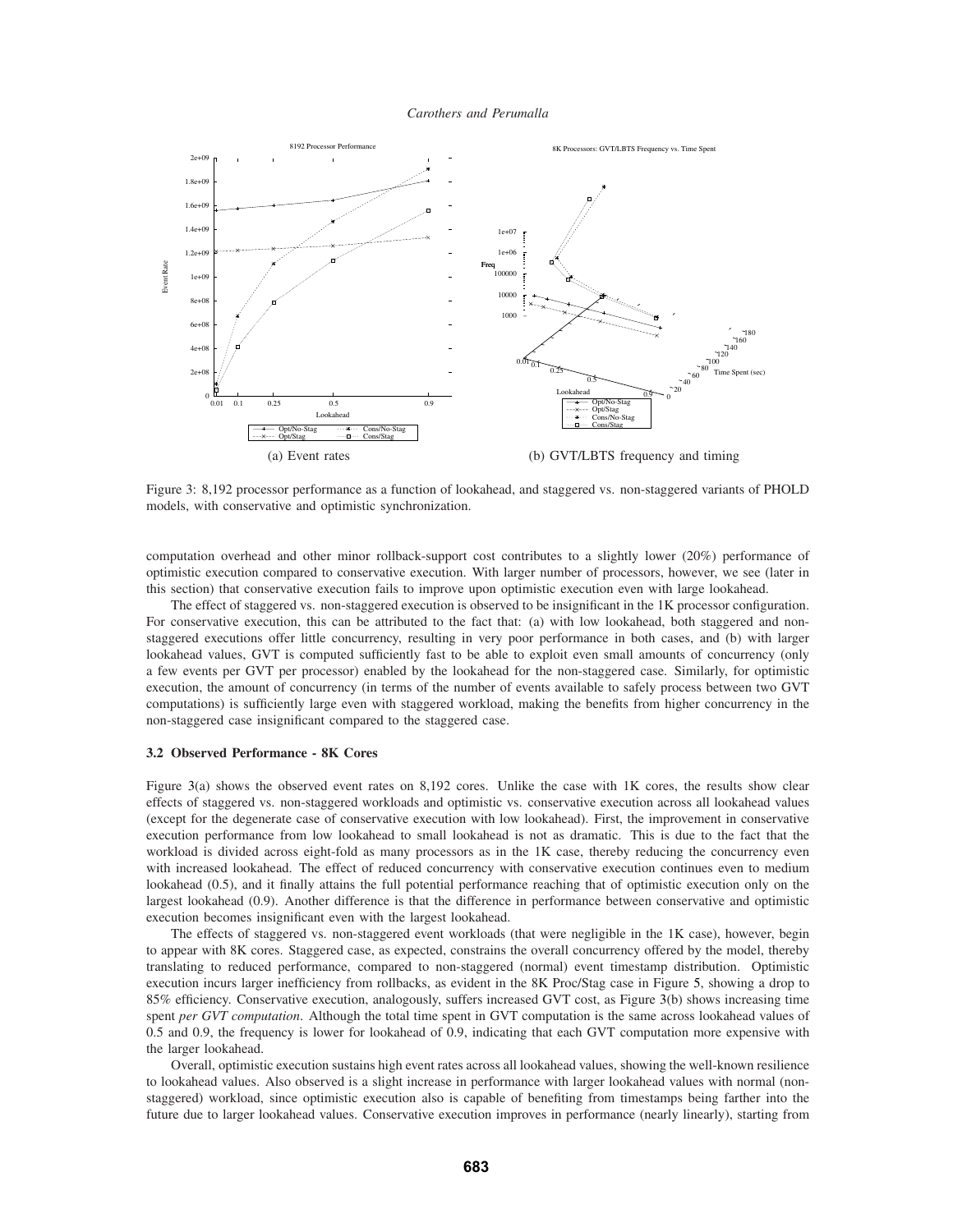almost zero with low lookahead, all the way to exceeding the performance of optimistic execution (by up to 15% on staggered case) with high lookahead.

#### **3.3 Observed Performance - 16K Cores**

Figure 4(a) shows the observed event rates on 16,384 cores. The performance trends are almost similar to those in the case of 8K cores, with the only major difference being that conservative and optimistic executions are roughly identical with the largest lookahead, while optimistic execution performs better than conservative with all lower lookahead values.

The highest aggregate event rate observed in all the experiments in over 3 billion events executed per wall-clock second, with optimistic execution on 16K cores with a lookahead of 0.9 on the non-staggered workload. Event efficiency, however, is observed to be lower on the staggered workload on 16K cores, but not lower than 70% for any scenario. The GVT statistics reflect relatively well-balance and consistent event execution. Figure 4(b) shows the GVT computation statistics for the 16K cores case. For optimistic execution, the trend of increased blocked-time per GVT computation with increased lookahead values is observed. For conservative execution, the dramatic reduction in GVT computation time is also observed when lookahead is slightly improved (from 0.01 to 0.1), with less dramatic, but nearly linear, reduction in the number of LBTS computations. This implies that with higher lookahead and associated less frequent LBTS computations, that the model's execution become de-synchronized in simulated time across processors. Thus, there are some processors who are late to the global reduction operations which results in the increase time per LBTS. This is very to the OS Jitter problem encountered on supercomputer systems (Beckman, Iskra, Yoshii, Coghlan, and Nataraj 2008). A similar phenomenon is observed for optimistic.

## **4 OVERALL QUALITATIVE SUMMARY**

The quantitative results provided in the earlier section may be summarized in a qualitative manner as follows. Ignoring the precise quantiative levels of performance variation, and, instead, focusing on relative performance, Table 1 shows the performance of conservative execution relative to optimistic execution for the same benchmarks.

In the table,  $X \gg>> Y$  indicates X performs significantly better than Y,  $X \gg Y$  indicates X performs noticeably better than Y, X≥Y indicates X performs slightly better than or comparably to Y, X<Y indicates X performs slightly worse than Y,  $X = Y$  implies X's performance is roughly the same as that of Y within the margin of experiment error, and, similarly,  $X \ll Y$  indicates that X performs poorly compared to Y.

In Table 2, the differences in the performance between the staggered and non-staggered cases are shown, for conservative and optimistic execution separately. The relative comparison operators for this table are similar to the ones used for Table 1 described earlier.



Figure 4: 16,384 processor performance as a function of lookahead, and staggered vs. non-staggered variants of PHOLD models, with conservative and optimistic synchronization.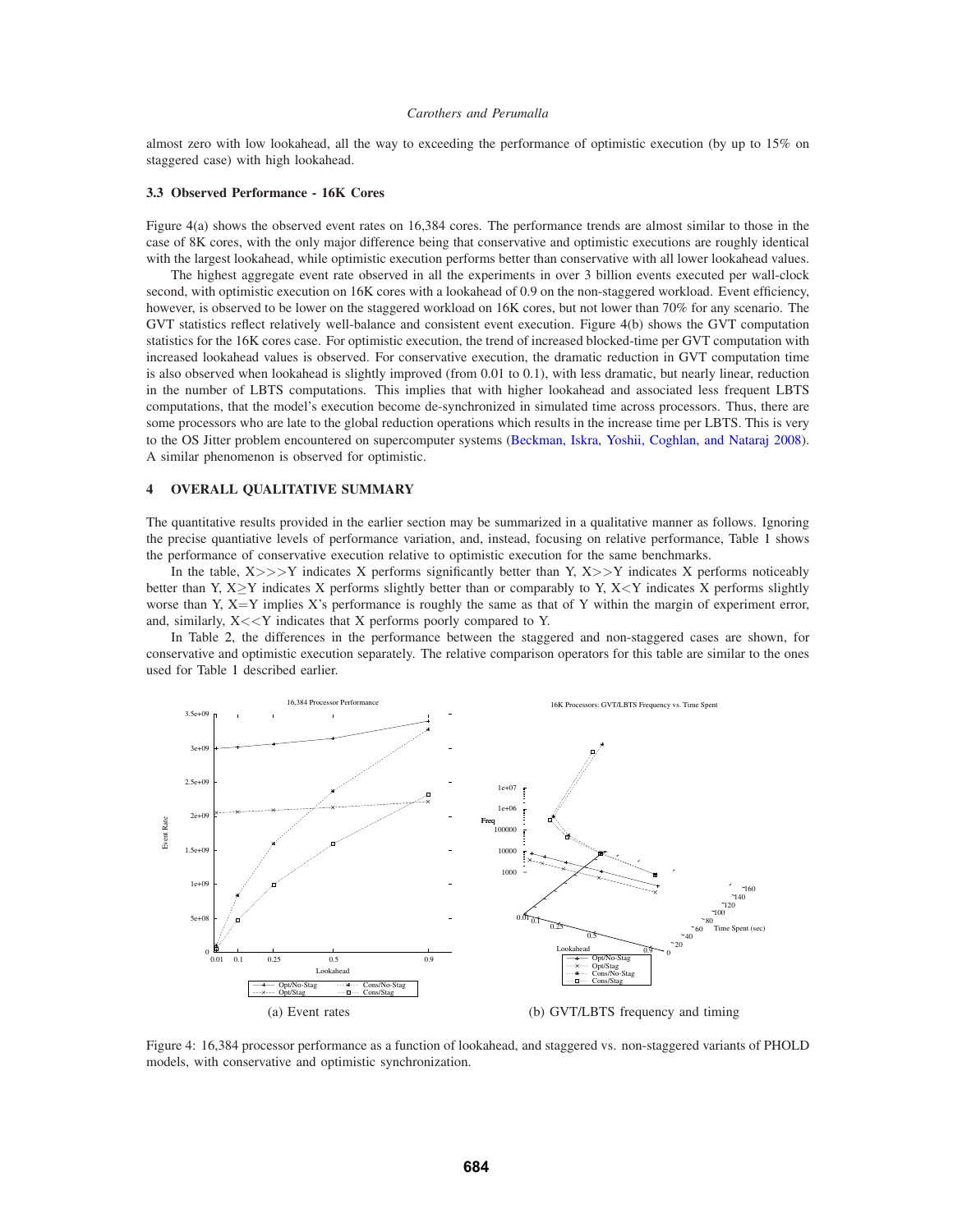*Carothers and Perumalla*



Figure 5: Optimistic event efficiency as a function of lookahead, and staggered vs. non-staggered variants of PHOLD models.

| Lookahead $\parallel$ 1K cores |                       | 8K cores         | 16K cores        |
|--------------------------------|-----------------------|------------------|------------------|
| Low                            | $Opt \gg>> Cons$      | $Opt \gg >$ Cons | $Opt \gg >$ Cons |
| Small                          | Opt > Cons            | Opt > Cons       | $Opt \gg Cons$   |
| Medium                         | Opt < Cons            | Opt > Cons       | Opt > Cons       |
| Large                          | $Opt \ll \text{Cons}$ | $Opt \leq Cons$  | $Opt = Cons$     |

Table 1: Qualitative summary of relative performance between conservative and optimistic execution

|           | 1K cores     |            | 8K cores     |            | 16K cores    |            |
|-----------|--------------|------------|--------------|------------|--------------|------------|
| Lookahead | Conservative | Optimistic | Conservative | Optimistic | Conservative | Optimistic |
| Low       | $S = NS$     | $S = NS$   | $S = NS$     | S < NS     | $S = NS$     | $S \ll NS$ |
| Small     | $S = NS$     | $S = NS$   | S < NS       | S < NS     | S < NS       | $S \ll NS$ |
| Medium    | $S = NS$     | $S = NS$   | S < NS       | S < NS     | $S \ll SNS$  | $S \ll NS$ |
| Large     | $S = NS$     | $S = NS$   | S < NS       | S < NS     | $S \ll NS$   | $S \ll NS$ |

Table 2: Qualitative comparison of relative performance on staggered (S) *vs*. non-staggered (NS) benchmarks

It is also important to note that the synchronization (GVT) frequency for optimistic execution can be relaxed up to the level allowed by available memory. Even with Blue Gene's low memory size, the memory seems to be sufficient to offset the larger blocked time (during GVT computation) relative to conservative synchronization.

## **5 CONCLUSIONS**

We have attempted to provide guidance here to the greater PDES community on the conservative vs. optimistic execution performance on extant supercomputing systems. As our performance data suggest, the question of deciding on which parallel synchronization strategy to employ for discrete-event models depends on a number of factors and whose answer may not be immediately obvious. In particular, the model's inherent lookahead, how events are scheduled, event destination, and supercomputer hardware (network and processor performance) all come into play to determine performance.

Although clear winning arguments are difficult to make in general, a few inferences such as the following may be made based on the performance results reported here from the synthetic benchmarks:

• Low lookahead can make conservative execution perform very poorly (as one expects), with performance degrading significantly with increasing numbers of processors.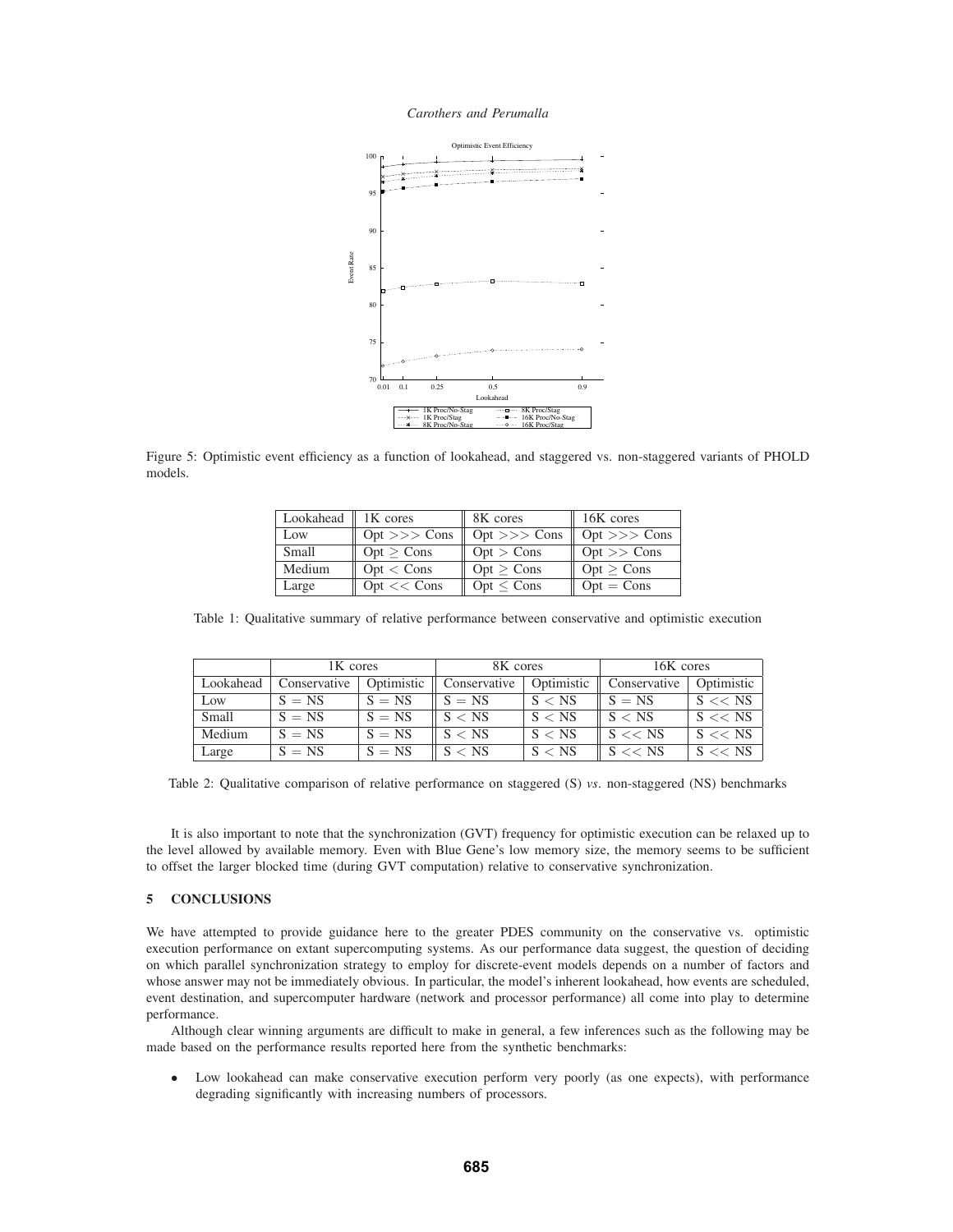- Even with low lookahead, however, conservative execution may be acceptable for certain applications in which optimistic execution is either infeasible or prohibitively expensive to develop. From the experiments, optimistic execution is observed to be only  $30\times$  faster than conservative execution on 16,384 processors in the worse case.
- Investment of effort in identifying/increasing lookahead in the model can provide significantly higher payback in terms of runtime performance, especially on a few thousand processors. From the experiments, the largest gain in performance for a small increase in lookahead was observed on 1,024 and 8,192 processors.
- The amount of additional gain from investments in identifying ever greater values of lookahead may not be sufficiently justified by the smaller increases in performance that would be obtained in return, unless the very highest performance levels are desired, regardless of the model development cost.
- For fine-grained models, it appears that optimistic execution is a clear winner, almost independent of the amount of lookahead in the application. This appears to hold regardless of the timestamp distribution across processors, as long as there is sufficient concurrency inherent in the application/model itself. Thus, if efficient rollback support is possible to develop for an application (e.g., using either incremental state saving, or using reverse computation), optimistic execution is a good choice for obtaining good runtime performance.

For the future, we plan to extend our performance study to include larger processor counts and different supercomputer systems, such as the Cray XT5, which has a significantly faster processor than the Blue Gene/L but without a dedicated global reduction network. This architectural difference may be expected to affect the phase-performance points for both conservative and optimistic protocols.

## **ACKNOWLEDGEMENTS**

Blue Gene/L computational resources were provided by the Center for Computational Nanotechnology Innovations (CCNI) at Rensselaer Polytechnic Institute. Additionally, this paper has been partly supported by research sponsored by the Laboratory Directed Research and Development Program of the Oak Ridge National Laboratory, and co-authored by UT-Battelle, LLC, under contract DE-AC05-00OR22725 with the U.S. Department of Energy. Accordingly, the United States Government retains and the publisher, by accepting the article for publication, acknowledges that the United States Government retains a non-exclusive, paid-up, irrevocable, world-wide license to publish or reproduce the published form of this manuscript, or allow others to do so, for United States Government purposes.

## **REFERENCES**

- Adiga, N. R., and et al.. 2002, November. An Overview of the Blue Gene/L Supercomputer. In *Proceedings of the ACM/IEEE Conference on Supercomputing*, 1–22.
- Bauer, D. W., G. Yaun, C. D. Carothers, M. Yuksel, and S. Kalyanaraman. 2005. Seven-o'clock: A new distributed gvt algorithm using network atomic operations. In *Proceedings of the 19th Workshop on Principles of Advanced and Distributed Simulation*, 39–48. Washington, DC, USA: IEEE Computer Society.
- Bauer Jr., D. W., C. D. Carothers, and A. Holder. 2009. Scalable time warp on blue gene supercomputers. In *Proceedings of the 2009 ACM/IEEE/SCS 23rd Workshop on Principles of Advanced and Distributed Simulation*, 35–44. Washington, DC, USA: IEEE Computer Society.
- Beckman, P., K. Iskra, K. Yoshii, S. Coghlan, and A. Nataraj. 2008. Benchmarking the Effects of Operating System Interference on Extreme-Scale Parallel Machines. *Cluster Comput.* 11:3–16.
- Bellenot, S. 1992. State skipping performance with the time warp operating system. In *6th Workshop on Parallel and Distributed Simulation (PADS92)*, 24, 53–61.
- Bryant, R. E. 1977, November. *Simulation of packet communication architecture computer systems*. Ph. D. thesis, MIT.
- Carothers, C. D., K. S. Perumalla, and R. M. Fujimoto. 1999. Efficient optimistic parallel simulations using reverse computation. *ACM Transactions on Modeling and Computer Simulation* 9 (3): 224–253.
- Chandy, K. M., and J. Misra. 1979, September. Distributed simulation: A case study in design and verification of distributed programs. In *IEEE Transactions on Software Engineering*, Volume 24, 440–452.
- Dickens, P. M., D. M. Nicol, P. F. Reynolds, Jr., and J. M. Duva. 1996. Analysis of bounded time warp and comparison with yawns. *ACM Trans. Model. Comput. Simul.* 6 (4): 297–320.
- D'Souza, L. M., X. Fan, and P. A. Wilsey. 1994. pgvt: an algorithm for accurate gvt estimation. *SIGSIM Simul. Dig.* 24 (1): 102–109.
- Fujimoto, R. M., and M. Hybinette. 1997. Computing global virtual time in shared-memory multiprocessors. *ACM Trans. Model. Comput. Simul.* 7 (4): 425–446.

Gomes, F. 1996. *Optimizing incremental state-saving and restoration*. Ph. D. thesis, University of Calgary.

Gomes, Z. X. F., B. Unger, and J. Cleary. 1995. A fast asynchronous gvt algorithm for shared memory multiprocessor architectures. *SIGSIM Simul. Dig.* 25 (1): 203–208.